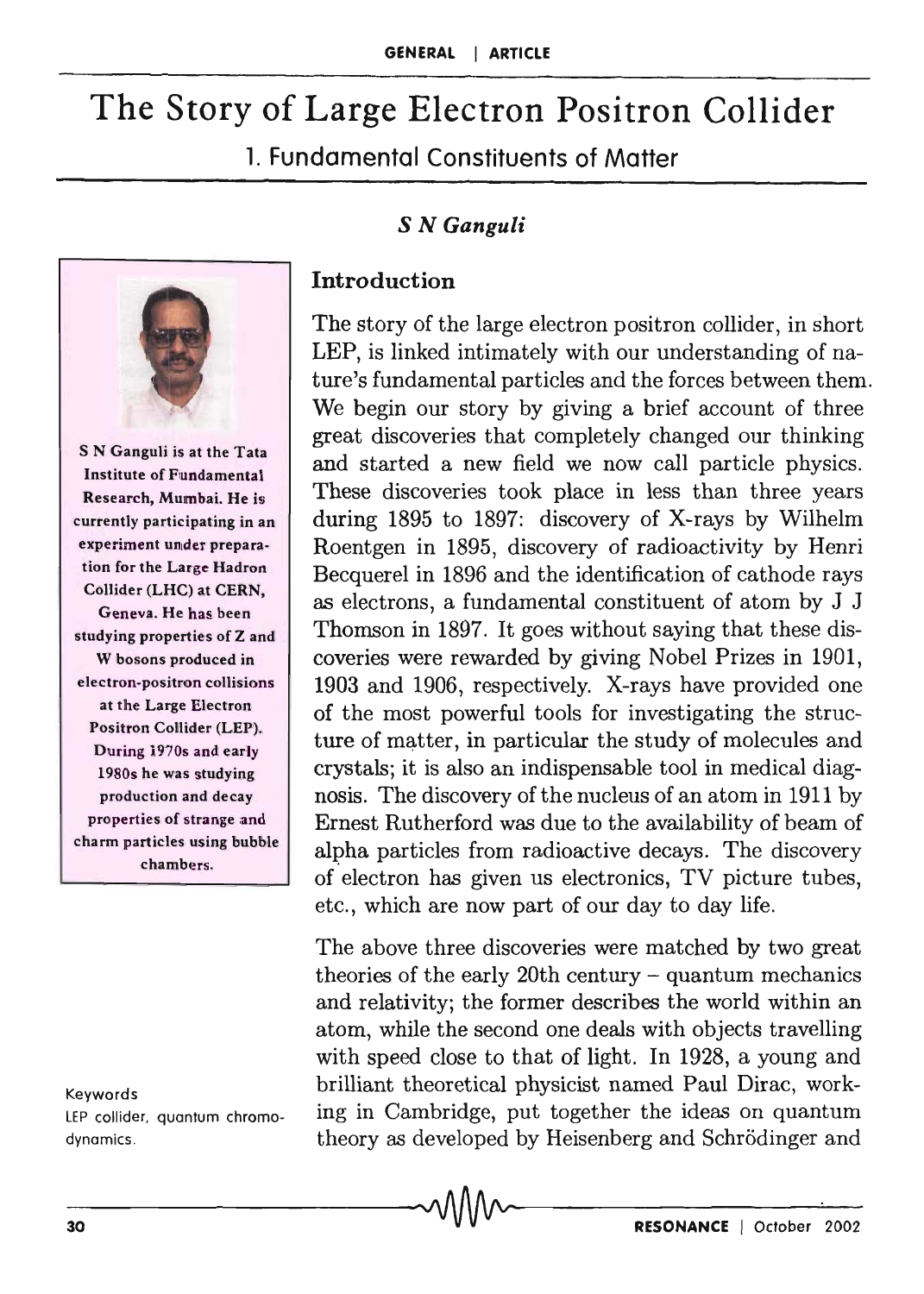merged it with Einstein's theory of relativity. The outcome of this marriage was the famous relativistic wave equation for electrons, known also as the Dirac equation. While formulating the relativistic equations for electrons and incorporating the requirements of quantum theory, Dirac ended up with an expression in terms of  $E^2$  for the electron, where  $E$  is the energy of the electron. In order to get the expression for  $E$  one will have to take a square root of  $E^2$ . As is well known, there are two possible solutions, one positive and the other with negative sign (like the square root of  $16$  is  $+4$  and  $-4$ ). He identified the positive solution with the familiar negatively charged electron. In general one rejects the negative solution as being unphysical. But Dirac proposed a very strange solution to the problem by conjecturing that the negative solution implies the existence of a new kind of particle called antielectron, or positron as it came to be known later on, with the same mass as that of an electron but with opposite charge and this conjecture seemed at that time like a science fiction. The evidence for the existence of the positron came very soon in 1932 when Carl Anderson, at California Institute of Technology, was studying cosmic rays using a cloud chamber placed in a magnetic field. A cloud chamber is a detector where a charged particle leaves its track which can be photographed and the usage of a magnetic field is to give a curvature to the charged track through which one can identify the positive or negative charge of the particle. Dirac's theory thus led to the concept of antimatter for the first time and it also states that for every particle there exists an antiparticle, which is now an es-. tablished fact. In this new scenario, the conversion of energy takes place into matter and antimatter in equal amounts, as in the Big Bang cosmological model. As an example, a high energy photon passing through matter gets converted into an electron-positron pair. The reverse scenario that is the annihilation of matter and antimatter, like electrons and positrons, is the subject

Dirac's theory led to the concept of antimatter for the first time and it also states that for every particle there exists an antiparticle, which is now an established fact.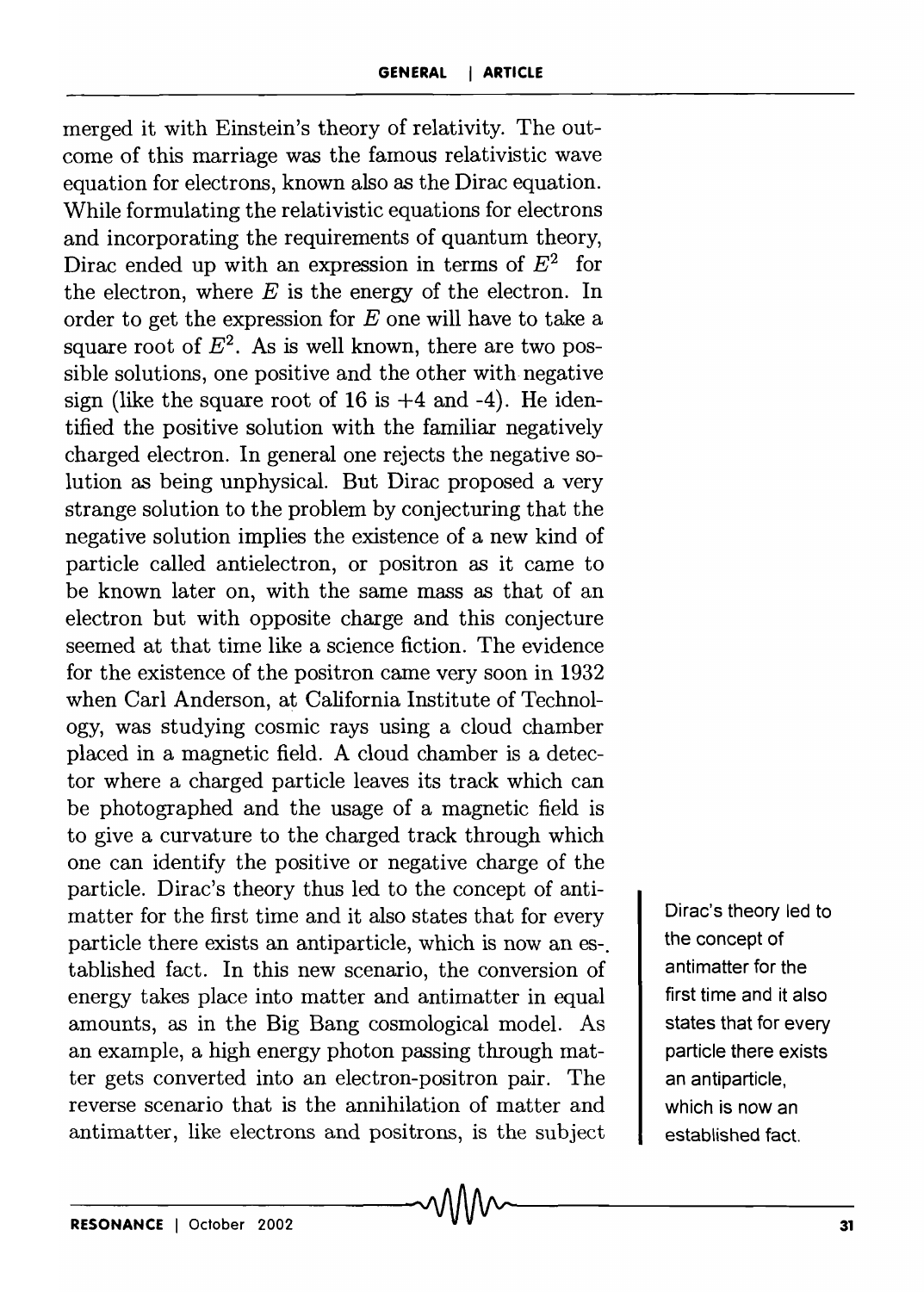## Box 1. Electron-Volt

An electron-volt (eV) is a unit of energy. One also uses a million electron-volt (MeV) and a giga electron-volt (GeV):  $1 \text{ GeV} = 10^3 \text{ MeV} = 10^9 \text{ eV}$ . One electron-volt is defined as the energy gained by a particle carrying one elementary electric charge (like an electron or a proton) while moving through an electric field with a potential difference of one volt. Since the value of an elementary charge is  $1.602 \times 10^{-19}$  Coulomb and a volt is defined as 1 Joule/Coulomb, we can write  $1 \text{ eV} = 1.602 \times 10^{-19} \times 1 = 1.602 \times 10^{-19} \text{ J}$ , or  $1.602 \times 10^{-12}$  erg. The eV is also used as an unit of mass, since energy and mass are related through  $E = mc^2$ , where c is the velocity of light. As an example, the mass of an electron is  $0.51 \text{ MeV}/c^2$ , which on writing MeV in terms of ergs and the value of c as  $3 \times 10^{10}$  cm/sec becomes  $9.1 \times 10^{-28}$  gm  $(= 0.51 \times 1.6 \times 10^{-6}/(9 \times 10^{20}))$ .

## of our present topic that has been the key to LEP.

The LEP story started in the late 1970s when the new scenario of the unification of the electromagnetism and weak forces was becoming a reality, although the force carrying particles Wand Z for weak forces, responsible for radioactive decays, were not yet discovered. The LEP is a large electron positron collider at CERN, Geneva, which was formally approved by CERN Council in 1981. A few words about CERN are in order. CERN is an European Organization for Nuclear Research, the world's largest particle physics centre; it is also called an European Laboratory for Particle Physics. It was founded in 1954 with its headquarters in Geneva. It started with 28 GeV Proton Synchrotron accelerator *(Box 1).* 

In 1971 the first proton-proton collider, called Intersecting Storage Rings ISR, was commissioned. CERN moved on to 450 GeV Super Proton Synchrotron with 6.9 km circumference in 1976. In 1981 this accelerator was used for the first antiproton-proton collider which led to the discovery of W and Z particles two years later. CERN has become a worldwide laboratory. It is a unique centre of excellence in particle physics and a successful model for international collaborations in science and technology. CERN is funded by 20 European countries called CERN's Member States.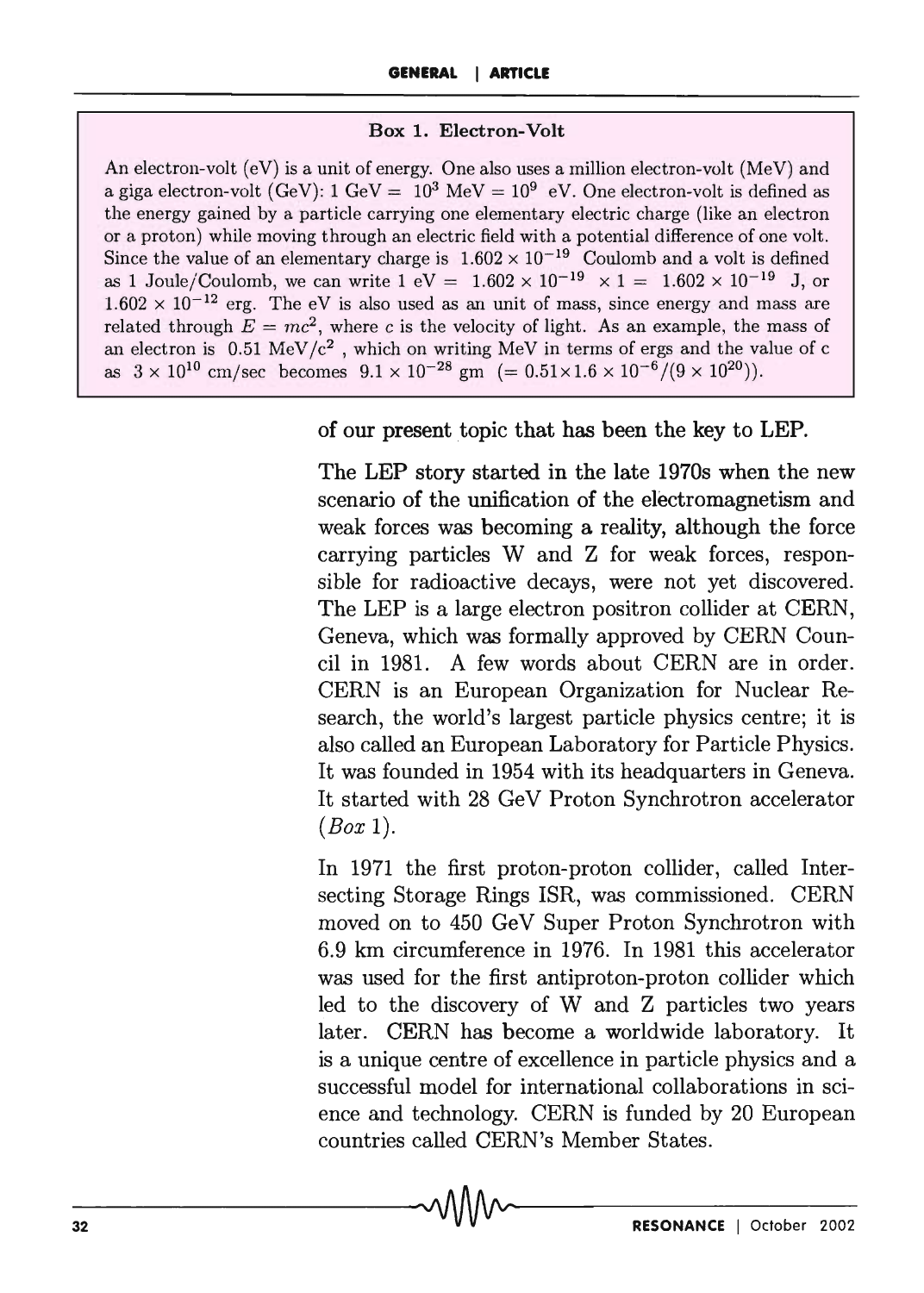The LEP was commissioned on July 14, 1989. The LEP circular tunnel, which is about 50 to 100 metres below the surface of earth, is of 27 kilometre circumference. Electrons were generated by an electron gun and after acceleration to about 200 MeV by a linear accelerator, called linac, they were focused on a tungsten target which led to the production of photons. These photons in turn got converted into electron-positron pairs, which are further accelerated to 600 MeV by a second linac. Before entering the LEP tunnel these beams of electrons and positrons were further accelerated to about 20 GeV, and the final acceleration to desired energies were carried out at the LEP tunnel with beams of electrons and positrons rotating in opposite direction *(Figure* 1). The beams were made to collide at four intersection regions which were surrounded by four giant detectors to carry out experiments by physicists/engineers from all over the world. The four experiments were named: ALEPH, DELPHI, L3<sup>1</sup> and OPAL. Each of the four experiments consists of about 500 scientists. The general concept of these detectors is very similar. Their basic aims are to detect, to identify and to measure precisely the energy and momentum of all the particles that are emerging from the collisions of electrons and positrons; neutrinos will escape detection in these detectors.

Physicists of Experimental High Energy Physics group of Tata Institute are members of this collaboration.

## **Figure 1. Acceleration of electrons and positrons for**  *LEP.*

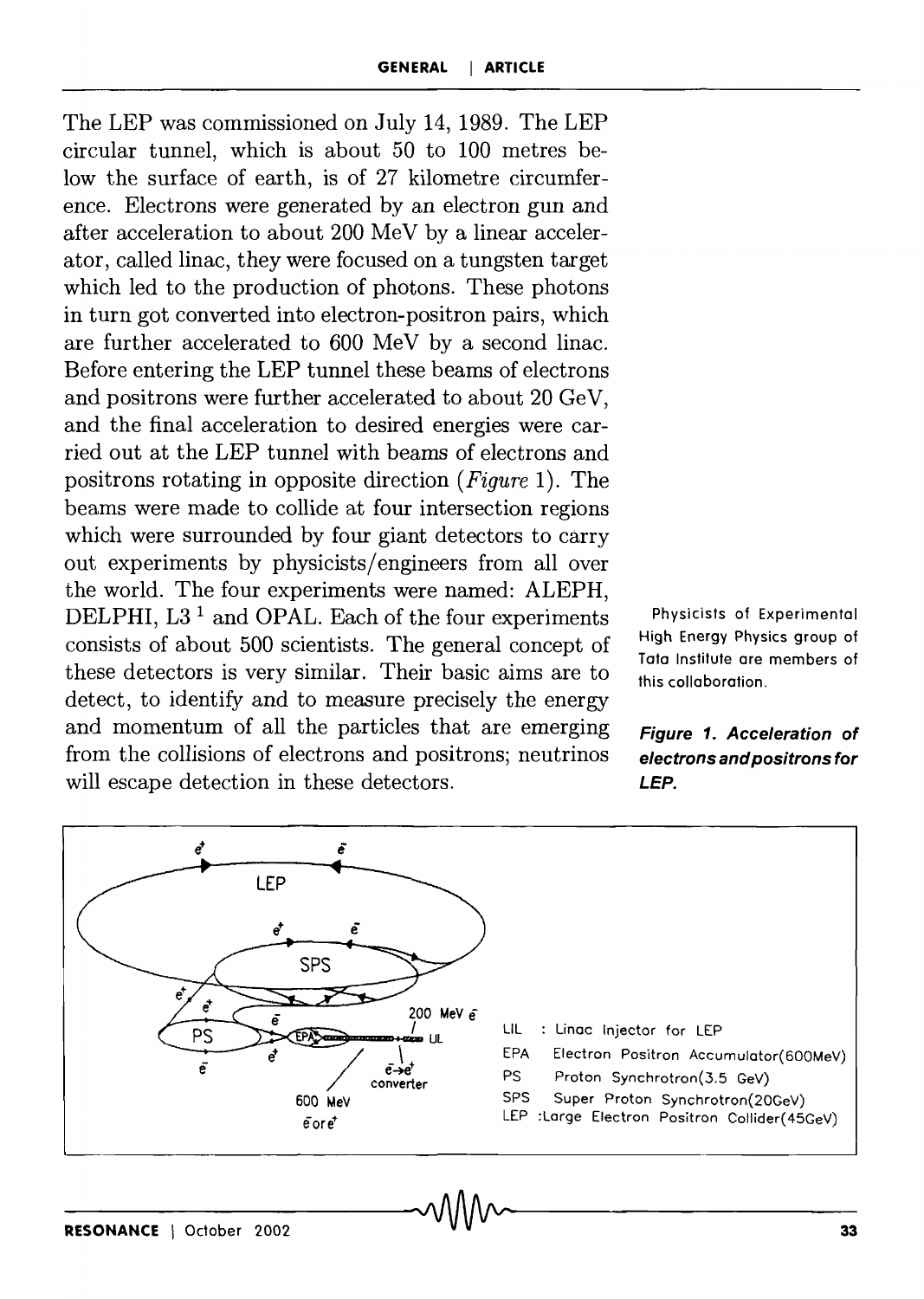The LEP was designed to study the weak force which makes the Sun shine by burning hydrogen and is responsible for radioactive decays. Carriers of the weak force are Wand Z particles. In the first phase of the LEP which lasted up to the end of 1995, the collision energy was just right to make Z particles. In its second phase, called LEP 2, the collision energy was upgraded to nearly twice the Z mass to produce W+ and  $W^-$  particles in pairs by incorporating superconducting radio-frequency (RF) accelerating cavities. The final shut down of LEP was in early November 2000 after running successfully for eleven long years. Before discussing some of the precision measurements carried out at LEP, a brief summary of constituents of matter and forces are described below.

# **Fundamental Constituents of Matter**

Matter consists of basic elements ranging from hydrogen to uranium and beyond; the building block of each element is called atom, which is unique to the element. Different atoms can combine to form molecules which can be very complex, like proteins, etc. But atoms are not the simplest building blocks of matter. Most of the mass of an atom resides in a tiny, dense and positively charged nucleus surrounded by almost massless revolving negatively charged electrons (the size of an atom is  $\sim 10^{-8}$  cm, while that of a nucleus is  $\sim 10^{-13}$  cm). The nucleus, in general, contains two types of particle: positively charged protons and electrically neutral neutrons of almost equal mass. The visible matter that we see around us is formed out of electrons, protons and neutrons. Studies made using high energy cosmic rays and using beams of high energy particles from accelerators led to the observations of many different kinds of particles. They were classified into two categories: (i) strongly interacting particles, collectively called hadrons, like protons (p), neutrons (n), pions  $(\pi)$ , kaons (K), lambdas ( $\Lambda$ ), sigmas ( $\Sigma$ ) etc., and (ii) weakly

Weak force is responsible for radioactive decays.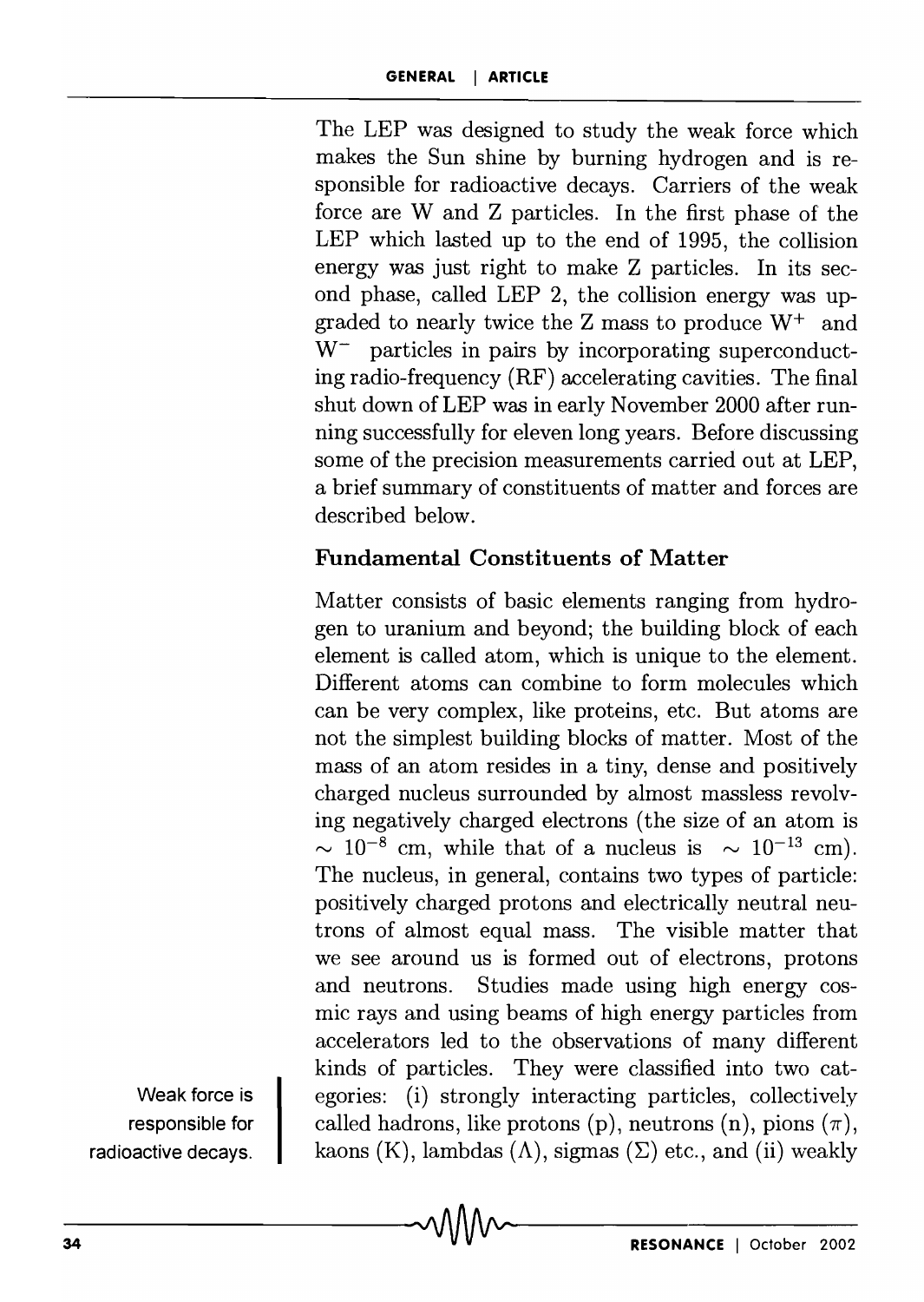#### Box 2. Neutrinos

The first hint for the existence of neutrino came from the radioactive beta decay of nuclei; the beta particle is another name for the electron. Although the beta decay was discovered in 1896, it was only in 1931 that the neutrino was postulated by Pauli to save the energy conservation in beta decay. The first neutrino interaction in the laboratory was observed in 1956 by Cowan and Reines using a nuclear reactor. This was later identified as electron-neutrino  $(\nu_e)$  associated with the electron, like in beta decay:  $n\rightarrow p+e^- + \bar{\nu}_e$ ; it may be noted that an antineutrino  $(\bar{\nu}_e)$ , antiparticle of neutrino, is involved in the beta decay. A second type of neutrino, called muon-neutrino  $(\nu_{\mu})$ , was discovered in 1960 by Lederman, Schwartz, Steinberger and collaborators at Brookhaven National Laboratories; this neutrino was observed from the decay of a pion:  $\pi^+ \to \mu^+ + \nu_\mu$ . Experiments at LEP, during early 1990s, determined that there are only three light neutrino species. The third neutrino associated with the tau lepton was observed in 2000 by the DONUT collaboration at Fermilab.

interacting particles, collectively called leptons, like electrons (e), muons  $(\mu)$ , neutrinos  $(\nu)(Box 2)$ , etc. Evidence was accumulating that hadrons were not elementary and specifically the experiments with high energy electrons, muons and neutrinos revealed that at very short distances protons and neutrons have structure. As a result we understand now that the fundamental constituents of matter are of two types: quarks and leptons. Out of quarks are formed all the hadrons. Hadrons could be further subdivided into two types: baryons (like p, n,  $\Lambda$ , etc.) and mesons (like  $\pi$ , K, etc.). Basic quark contents of baryons are three quarks and those of mesons are a quark and an antiquark.

What could be responsible for the stability of atoms, movements of planets around the Sun, etc.? As of today we know of four basic forces: gravitational, electromagnetic, weak and strong. In quantum mechanics the forces or interactions between matter particles are due to exchange of force carrying particles. The gravitational force is universal, that is every object experiences the force of gravity; it is the weakest of the four forces and the force carrier is called graviton. It plays a vital role in the formation and sustenanace of stars, galaxies and other objects. The electromagnetic force is experienced

The fundamental constituents of matter are of two types: quarks and leptons.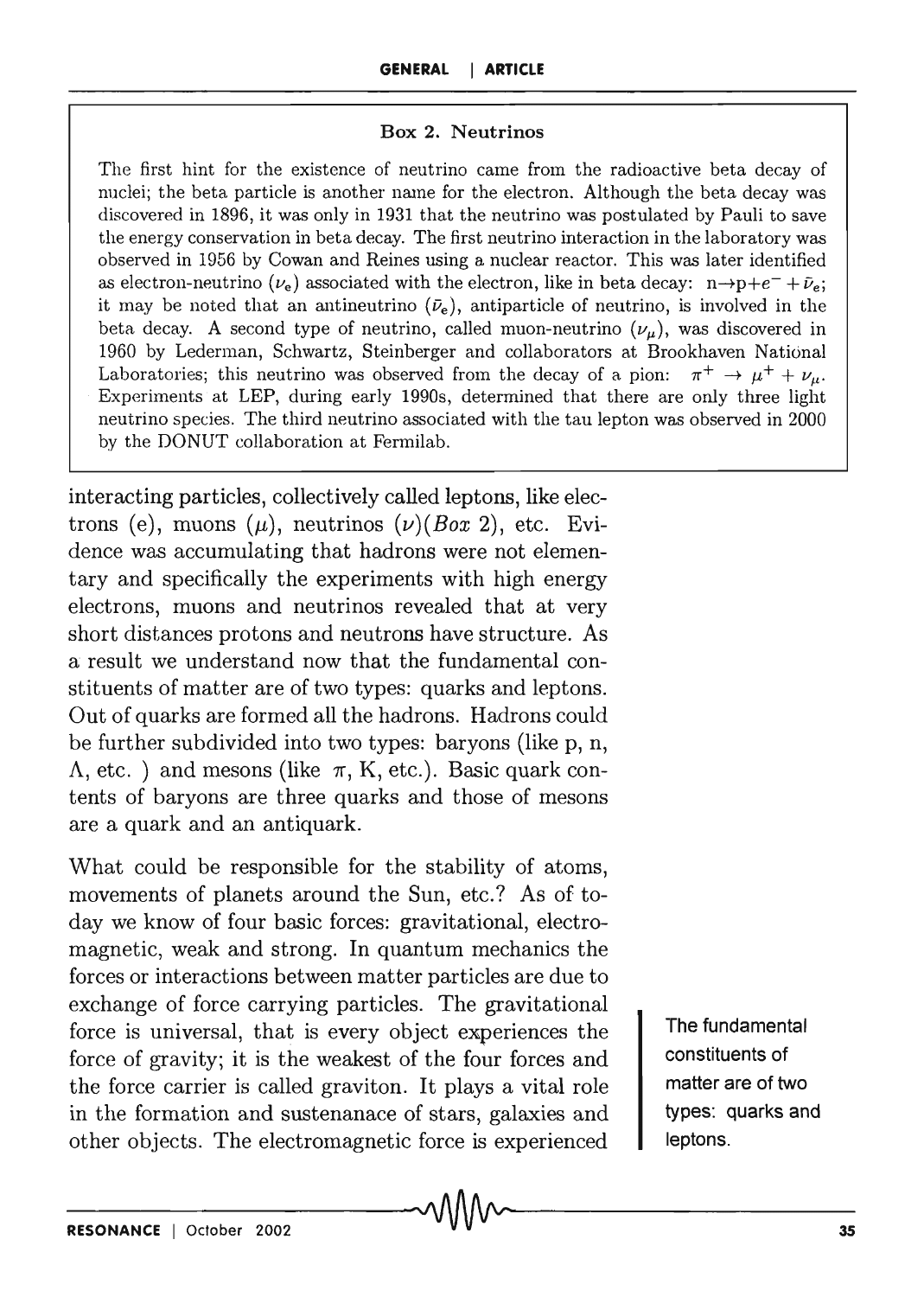by all electrically charged particles (quarks and charged leptons), and the force is due to exchange of massless particle, the familiar photon of light. It is responsible for the stability of atoms and molecules. The electromagnetic force between two protons is about  $10^{37}$  times bigger than the gravitational force; as a result one neglects gravitational force in particle interactions. Interactions between particles are dominated by electromagnetic force for distances down to  $10^{-13}$  cm and strong force begins to become important at shorter distances. The strong force, mediated by a particle called gluon, is responsible for the compactness of atomic nuclei and for holding the quarks together in protons and neutrons; leptons are not sensitive to the strong force. The weak force, mediated by Wand Z bosons (see later for details), is responsible for the radioactivity and decays of unstable particles like muons; both quarks and leptons experience the weak force. It may be noted that neutrinos are involved only in weak interactions. The energy production in the Sun is dominated by this force via the pp fusion reaction. Forces can be compared by studying interactions between two particles by measuring crosssections *(Box* 3) of collisions or measuring the lifetimes of particles through their decays. The stronger the force, the larger is the cross-section and shorter the lifetime. This is illustrated by the following examples. ( a) Interaction cross-sections at centre of mass collision energy of 10 GeV are:  $\pi + p \rightarrow \pi + p$  is  $\simeq 10$  mb (strong interaction),  $\gamma + p \rightarrow \pi^0 + p$  is  $\approx 10^{-3}$  mb (electromagnetic) and  $\nu + p \rightarrow \nu + p$  is  $\simeq 10^{-11}$  mb (weak). (b) Lifetimes of some of the unstable particles are:  $\Delta^{++} \rightarrow p + \pi^+$  with lifetime of  $\tau \approx 10^{-23}$  sec (strong decays),  $\Sigma^0 \to \Lambda + \gamma$  and  $\pi^0 \to \gamma + \gamma$  with respective lifetimes as  $\tau \approx 10^{-19}$  and  $10^{-16}$  sec (electromagnetic decays), and  $\Lambda \rightarrow p + \pi^-$  and  $\pi^+ \rightarrow \mu^+ + \nu$ with lifetimes as  $\tau \approx 10^{-10}$  and  $10^{-8}$  sec, respectively (weak decays). Relative strengths of these interactions may be gauged from the above observations. The salient

Forces can be compared by measuring crosssections of collisions.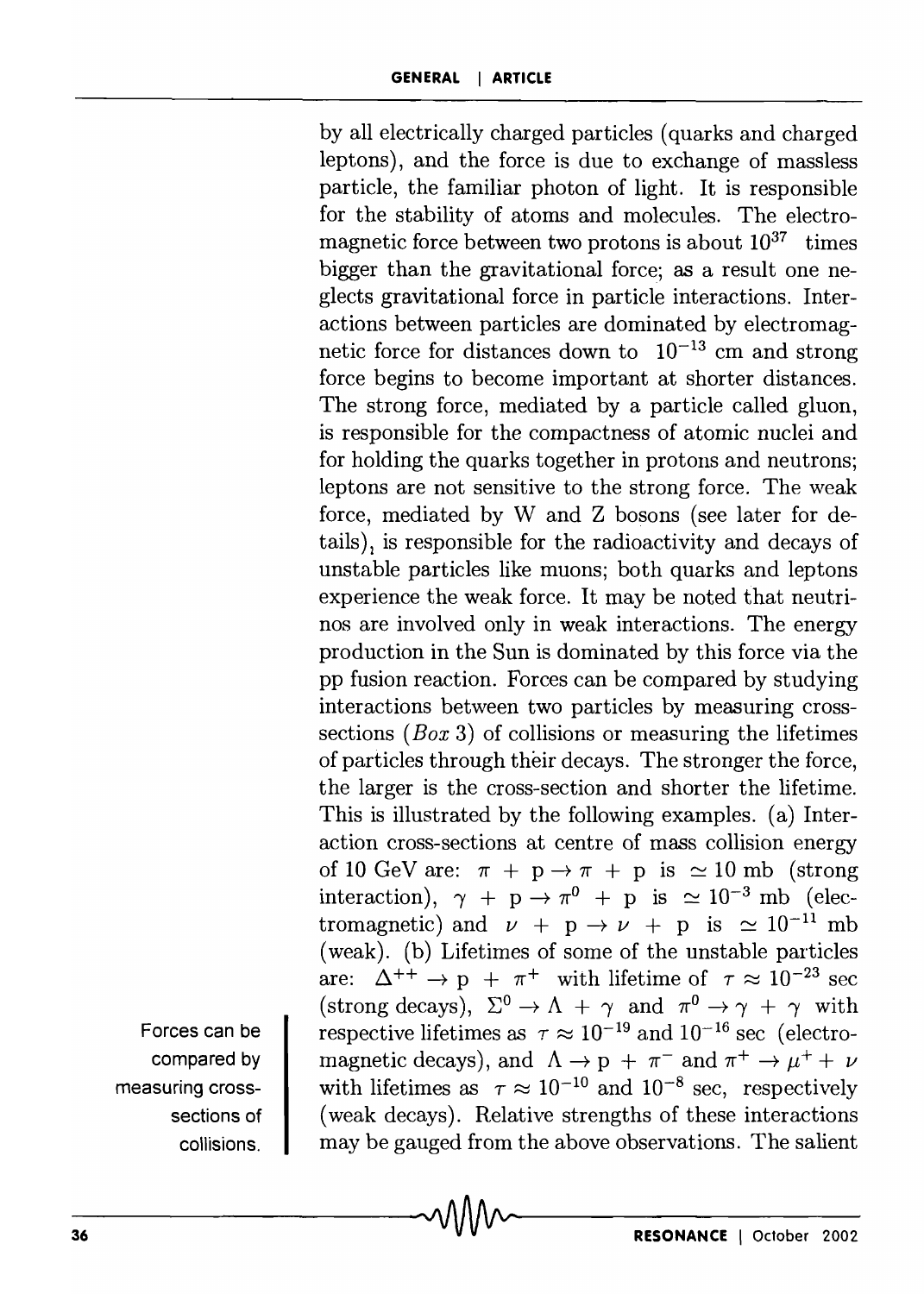#### Box 3. Cross-section

The interaction or collision between two particles is described in tenus of what physicists call cross-section and it essentially gives a measure of the probability for a given reaction to occur. It is measured in unit of area, and may be taken in a vague sense as an effective area of the target nucleus seen by an incident projectile. Consider an experiment where a beam of particles, say protons, is directed perpendicularly towards a thin target, say hydrogen, of thickness  $x$  cm. Behind the target there is a detector which detects all outgoing particles, say pions, formed in collisions of the incident beam with the target nuclei. Let us assume that a flux  $F$  of beam particles per unit area per second is incident on an area A of the target and  $n$  is the number of target nuclei per unit volume (in  $\text{cm}^{-3}$ ). Total number of target nuclei seen by the beam is then *nAx.* The event rate or the number of collisions taking place per second, let us denote it by *R,* is then proportional to the flux of beam particles and the number of target nuclei. Using the proportionality constant as  $\sigma$ , we can write:  $R = \sigma F n A x$ . The probability of collision of a single particle is obtained by dividing R by the number of beam particles per second, which is FA. Thus the probability of interaction  $= \sigma nx$ . The ratio  $R/\sigma (= F Anx)$  is called luminosity and it is in unit of  $\text{cm}^{-2}\text{sec}^{-1}$ . The dimension of  $\sigma$  is  $\text{cm}^2$ ; one also uses the unit barn: 1 barn  $= 10^{-24}$  cm<sup>2</sup>, 1 milli-barn (mb)  $= 10^{-27}$  cm<sup>2</sup>. Let us calculate luminosity for a proton beam of  $10^7 \text{ sec}^{-1}$  incident on a liquid hydrogen target of length  $x = 20$  cm and density as 0.07 gm/cm<sup>3</sup>; the number of target protons is:  $n = 6 \times 10^{23} \times 0.07$  cm<sup>-3</sup> = 4  $\times 10^{22}$ . The luminosity for the collision is thus  $10^7 \times 4 \times 10^{22} \times 20 \approx 10^{31} \text{ cm}^{-2} \text{sec}^{-1}$ .

features of the four basic interactions *(Figure* 2) are summarised in *Table 1.* 



Figure 2. Four basic forces.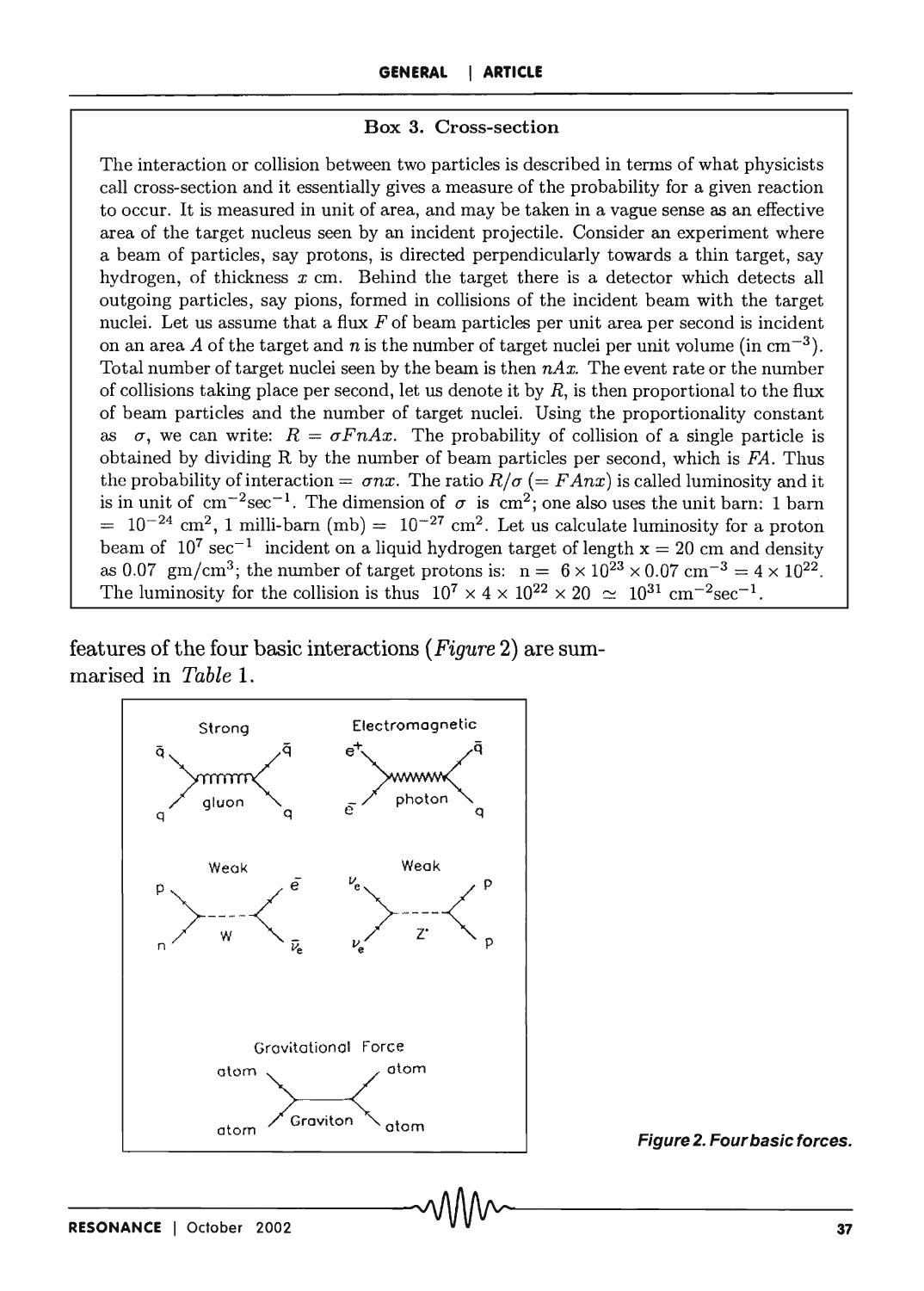| Interaction<br>type | Exchanged<br>particle | Mass<br>$(GeV/c^2)$     | Range<br>(m) | Relative strength |
|---------------------|-----------------------|-------------------------|--------------|-------------------|
| Strong              | Gluon                 | 0                       | $< 10^{-15}$ |                   |
| Electromagnetic     | Photon                | 0                       | $\infty$     | $\sim 10^{-2}$    |
| Weak                | $W^{\pm}$ , Z         | $80.4, 91.2 < 10^{-18}$ |              | $\sim 10^{-6}$    |
| Gravity             | Graviton              | 0                       | $\infty$     | $\sim 10^{-39}$   |

#### Table 1. Four fundamental interactions.

There is another very important difference between matter particles and force particles - matter particles

obey Pauli

while force

do not.

exclusion principle

carrying particles

Matter and force particles are distinguished by an internal property of the particle called spin, which has no classical analogue and it is not exactly a tiny top spinning about an axis. It behaves like a particle possessing an angular momentum, and the spins combine vectorially like angular momenta. Let us only remember that all matter particles like electron, proton, neutrino, quarks, etc. have spin 1/2, while the force particles like photon, W, Z and graviton have integer spins like 0, 1 and 2 (the spin is measured in unit of  $\hbar =$  $6.58 \times 10^{-22}$  MeVsec). Matter particles are collectively called fermions (after Enrico Fermi, an Italian physicist), and force particles as bosons (after S N Bose, an Indian physicist). There is another very important difference between matter particles and force particles - matter particles obey Pauli exclusion principle while force carrying particles do not. Pauli exclusion principle states that two similar particles cannot exist in the same state like having the same position and the same velocity. This is a very important property because it explains why matter particles do not collapse to a state of very high density under the influence of the forces and why well defined separate atoms exist.

In the late 1960s Steven Weinberg and Abdus Salam gave a unified description of electromagnetism and weak interaction, and together with the work of Sheldon Glashow this came to be known as the electroweak theory.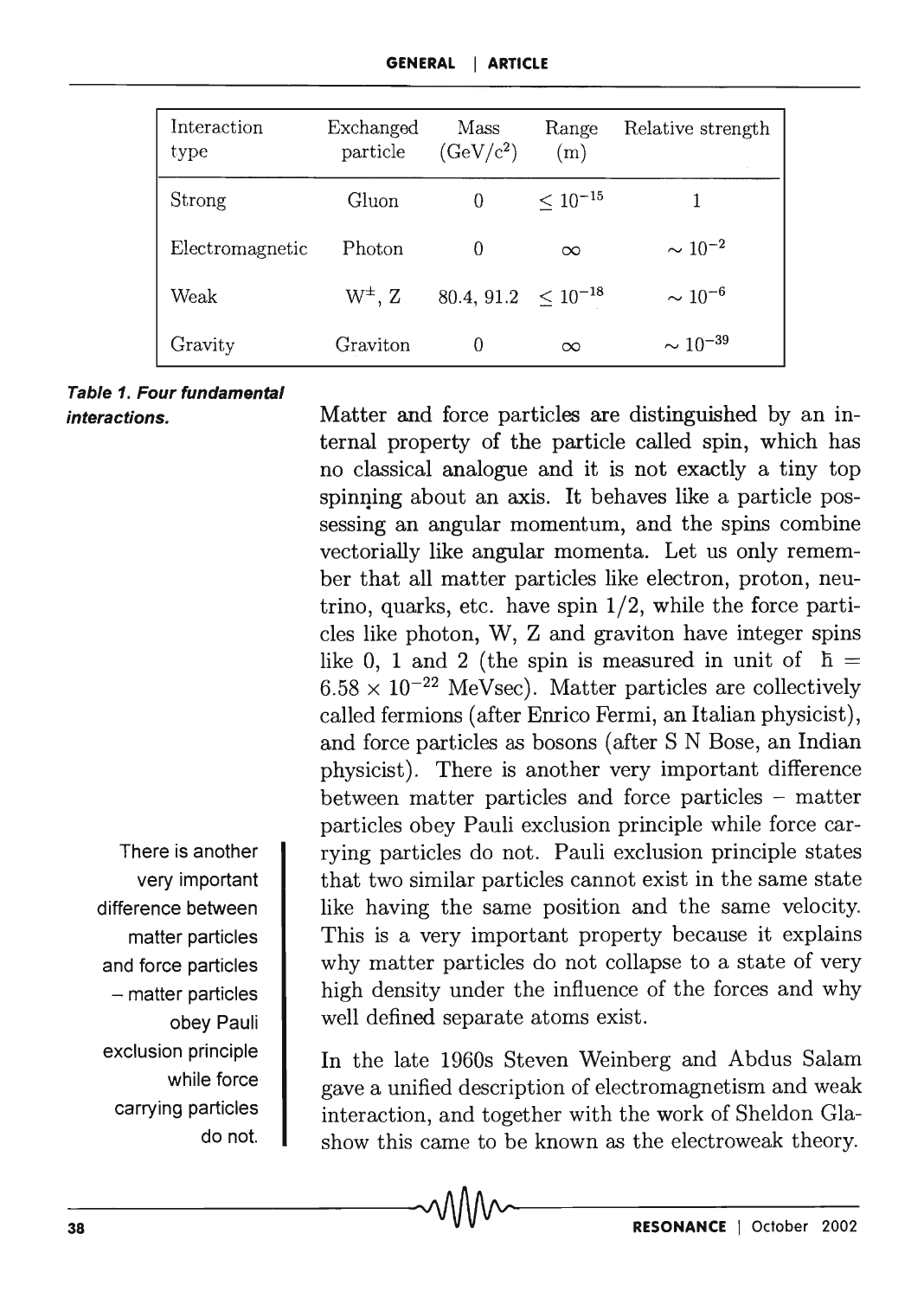In this standard electroweak theory there are four vector boson fields. Two of them describe massive charged bosons  $W^+$  and  $W^-$  The remaining two are neutral fields which mix in such a way that the physical states are the neutral massive weak boson called  $Z^0$  and the familiar massless photon. The electroweak mixing angle  $\theta_{\rm w}$  is generally expressed in terms of  $\sin^2 \theta_{\rm w}$ . The W boson would mediate weak interactions that violate parity completely (in technical jargon it means that W couples only to left-handed fermions), whereas the Z boson, because of the electroweak mixing, has also a component that describes parity respecting part (in technical jargon it means that Z also has some coupling to right-handed fermions). If the value of  $\sin^2 \theta_w$  is 0.25, it means that Z will interact electromagnetic like in about 25%. Another consequence of the mixing angle is that the mass of Z and that of the Ware not the same.

Prior to 1973 all experimental observations of the weak force revealed that the exchanged particle has electric charge  $(W^+ \text{ or } W^-)$  and hence such weak effects came to be known *as* charged current interactions. Let us explain by two examples: (a) The decay of neutron can been written as:  $n \to p + e^- + \bar{\nu}_e$  (*Figure 2*). We rewrite this in terms of charged current in two steps. Firstly the neutron converts itself into:  $n \to p + W^$ followed by the disintegration of W as:  $W^- \rightarrow e^- + \bar{\nu}_e$ . (b) Let us take the case of neutrino interaction with neutron:  $\nu_{\mu} + \mathbf{n} \rightarrow \mu^- + \mathbf{p}$ . This we will write again in two steps. Firstly neutrino converts itself as:  $\nu_{\mu} \rightarrow$  $W^+ + \mu^-$  followed by W combining with neutron to become a proton:  $W^+ + n \rightarrow p$ . In both the cases we demonstrated how the charged current  $(W^+ \text{ or } W^-)$ comes into the picture as intermediate step to explain the known weak decays.

As mentioned earlier the unification of electromagnetism and weak interaction also predicted the existence of a neutral exchanged boson, which was called  $Z<sup>0</sup>$ . In analElectroweak theory predicted a neutral exchange particle in addition to the changed ones.

The unification of electromagnetism and weak interaction also predicted the existence of a neutral exchanged boson,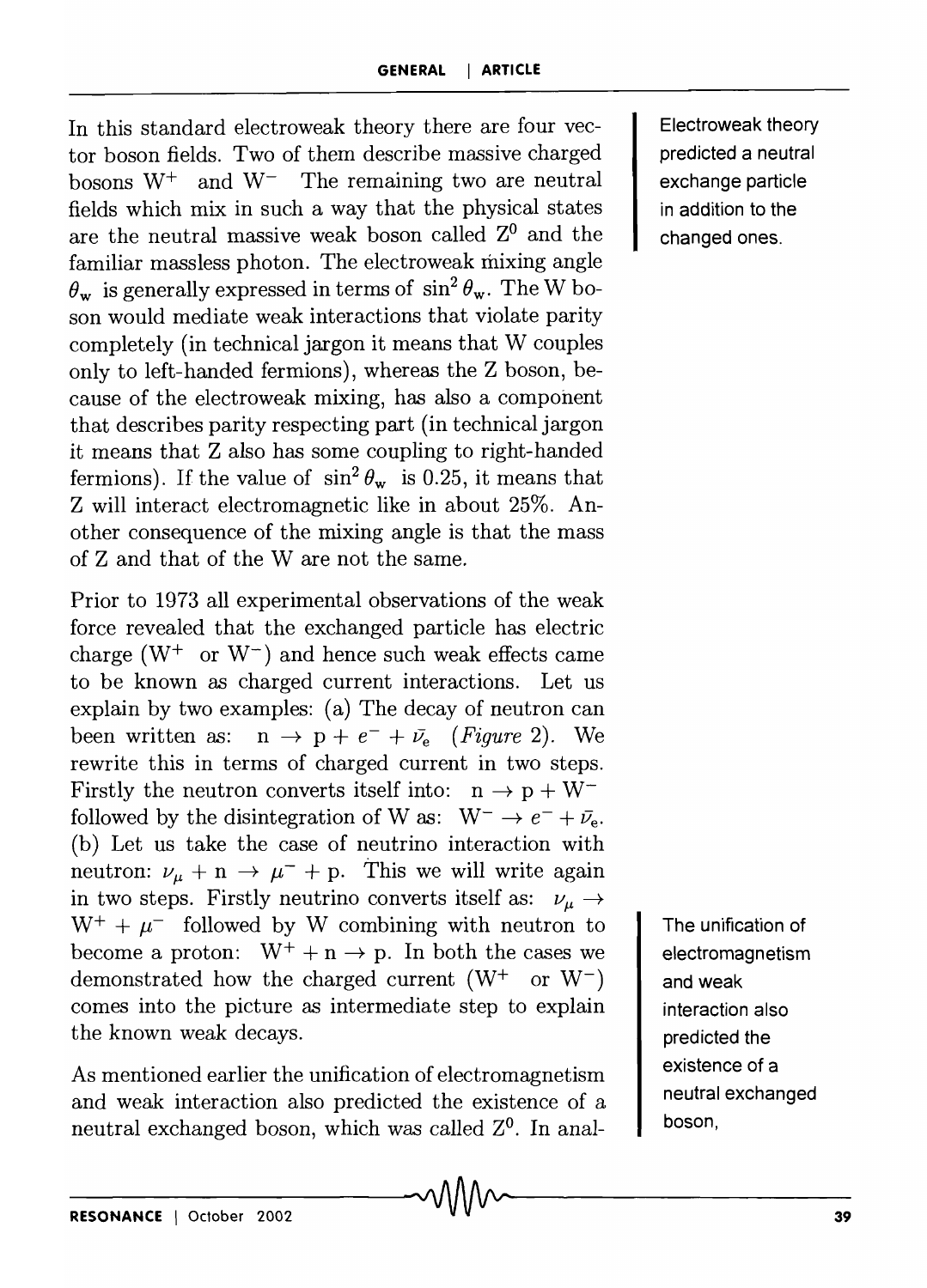Neutral current was discovered in 1973.

ogy with the charged current this is called neutral current interaction. An example of a neutral current interaction is:  $\nu_e + p \rightarrow \nu_e + p$ . This can be written in two steps via the exchange of  $Z^0$  as follows:  $\nu_e \rightarrow \nu_e + Z^0$ followed by the second step as  $Z^0 + p \rightarrow p$ . What is new and exciting is that the neutral current type of weak interaction was not known and not seen experimentally. One of the reasons for not seeing it experimentally was that the neutral current interactions are more difficult to detect than the charged current ones, because the neutral current interactions can be easily confused with the neutron interactions. It is easy to remember that in the charged current case a neutrino gets converted into its corresponding charged lepton  $(\nu_{\rm e} \rightarrow {\rm e^-}, \nu_{\mu} \rightarrow \mu^{-})$ , while in the neutral current case a neutrino remains as neutrino  $(\nu_e \to \nu_e, \ \nu_\mu \to \nu_\mu)$ , (*Figure 2*).

The first experimental evidence for the observation of neutral current events came from the Gargamelle bubble chamber at CERN in 1973. The bubble chamber was one of the very important detectors for particle physics experiments during the 1960s and 1970s. The detector consisted of a cryogenic liquid in a magnetic field; a charged particle leaves bubbles along its path which are then photographed by three or more cameras. The discovery of the neutral current interactions in bubble chamber proved to be a keystone in establishing the electroweak theory. The second part of the story of the electroweak theory is the heavy bosons  $W^{\pm}$  and  $Z^{0}$ , which were not yet detected then. As these bosons are heavy, they can be produced only in very high energy interactions. A specially designed antiproton-proton collider was constructed at CERN to look for W and Z bosons. Two independent international collaborations, called UA1 and UA2, carried out the searches at CERN and they discovered the  $W^+$   $W^-$  and Z bosons in 1983. Carlo Rubbia and Simon Van der Meer shared the Nobel Prize in 1984 for this discovery.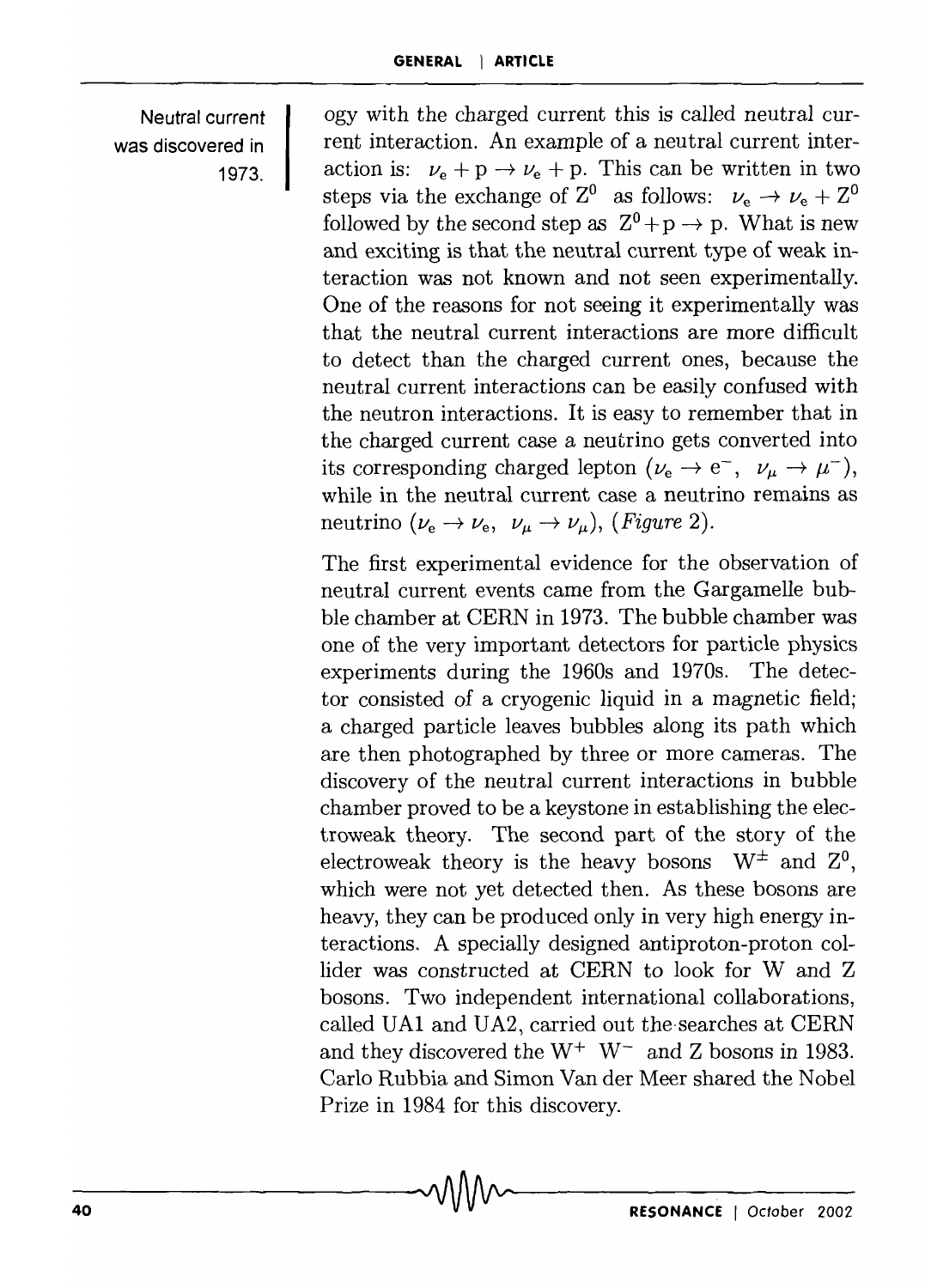Now with the electroweak theory in good shape, another sector dealing with the strong force was getting developed under the name of quantum chromodynamics, QCD in short. This theory postulated the existence of massless particles called gluons by which the quarks are held or glued together. The existence of gluons was confirmed at the DESY laboratory, Germany, in 1979. The gluons as carrier of the inter-quark force plays a role analogous to that of the photon in electromagnetism, but the strong force is very different. Each of the quarks occurs in three varieties and this new variety is due to what is called 'colour' of the quark (this colour has nothing to do with the usual colour we see in nature). Just to distinguish the colours, one normally calls the three colours: red  $(R)$ , green  $(G)$  and blue  $(B)$ . As an example the up quark (u) is of three types:  $u(R)$ ,  $u(G)$  and  $u(B)$ . The force carrier gluons also possess the novel feature of having colours as one of their intrinsic properties. As a matter of fact, the word chromodynamics stands for the colour of the quarks. The two important features of QCD are: asymptotic freedom and confinement. Asymptotic freedom means that the effective force between two quarks becomes weaker as they approach each other. As a result when the quarks are close enough the force becornes so weak that the quarks can be considered as being free inside a hadron. The property of confinement prevents colour charges from getting separated, such as individual quarks and gluons, because the interaction, in QCD, between colour charges increases with increasing separation; if the force becomes too much the excess energy of the quark is released by emitting a gluon  $(q \rightarrow q + g)$ . As a result quarks cannot be seen in nature as free particles like electrons and protons.

The two theories, the electroweak theory and the QCD, form two pillars of what we call the Standard Model of elementary particles. This model assumes three generations (or families) of quarks and three generation of lcpQCD predicts massless particles called gluons by which the quarks are held together.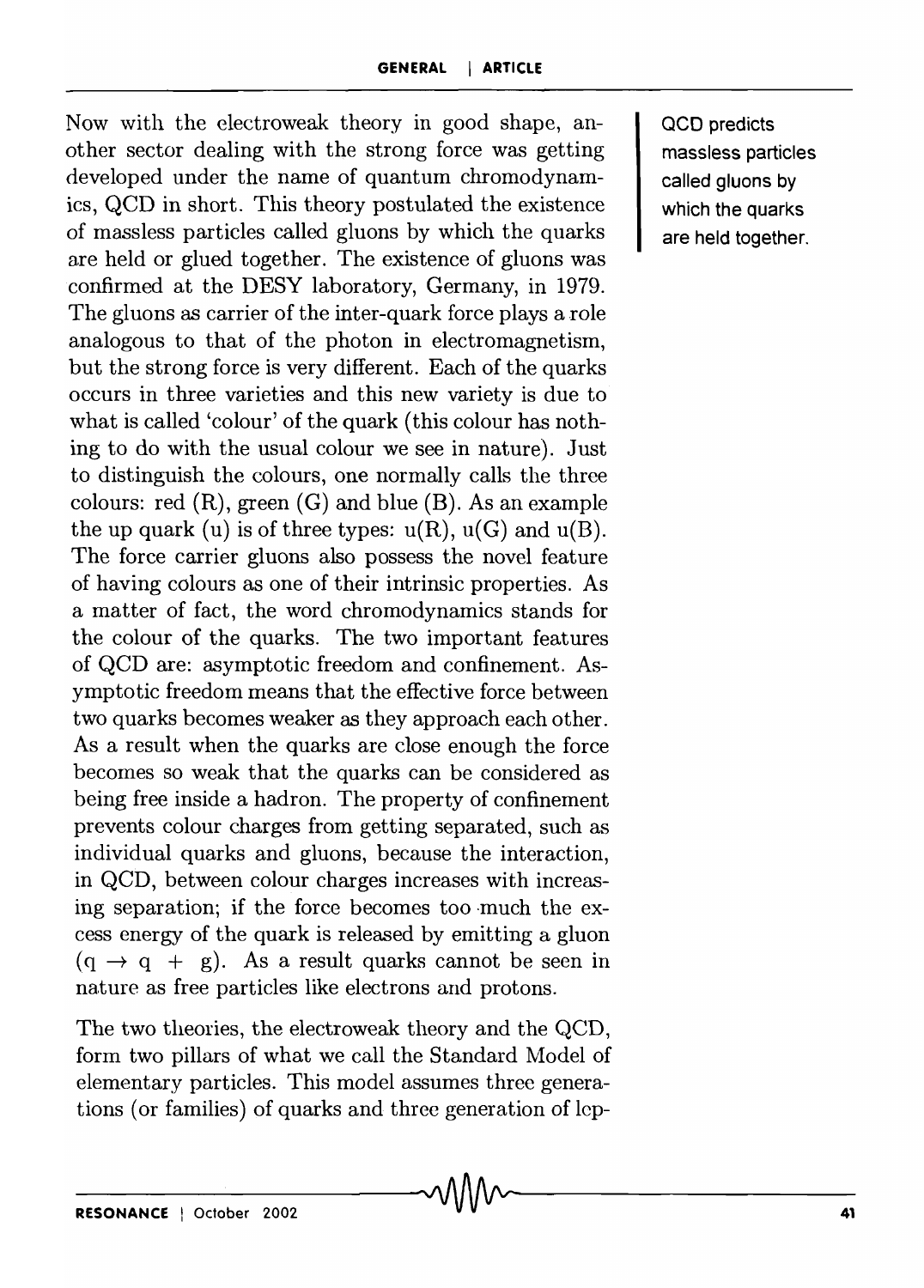| 1st generation | 2nd generation | 3rd generation | Charge |
|----------------|----------------|----------------|--------|
| $\nu_e$        | $\nu_\mu$      | $\nu_{\tau}$   |        |
| $e^-$          | $\mu$          |                |        |
| u (up)         | $c$ (charm)    | $t$ (top)      | $+2/3$ |
| $d$ (down)     | s (strange)    | b (bottom)     | 1/3    |

tons, see *Table* 2. Quarks are called (up, down), (charm, strange) and (top, bottom). Leptons are called (electron, electron-neutrino), (muon, muon-neutrino) and (tau, tau-neutrino); all neutrinos are assumed to be massless and neutral. Some examples of quark contents of particles are given in *Table* 3. With increasing. generation number the particles become heavier. Among the quarks the heaviest one is the top quark which is nearly two hundred times heavier than the proton, bottom quark is nearly five times the proton, the charm quark is nearly two times heavier than the proton, and the rest of them are lighter ones. Among the charge leptons, tau-lepton is nearly 3500 times heavier than the electron (or two times heavier than the proton), and the muon is nearly two hundred times heavier than the electron.

. How do these particles and the force carriers Wand Z acquire their masses? Newton gave us the relation between mass and the weight and Einstein taught us the equivalence between energy and mass, but nobody explained to us how anything acquires mass in this mysterious universe. The Standard Model has tried to give

| 42                         |                    |           | October<br>2002<br><b>RESONANCE</b> |                                         |
|----------------------------|--------------------|-----------|-------------------------------------|-----------------------------------------|
|                            |                    |           |                                     |                                         |
| contents of particles.     | $\pi^-$            | ūd        | $\bar{K}^0$                         | $\bar{d}s$                              |
| Table 3. Examples of quark | neutron<br>$\pi^+$ | udd<br>ud | $K^0$<br>$K^-$                      | $d\overline{s}$<br>ūs                   |
|                            | proton             | uud       | $K^+$                               | $\overline{u}$                          |
|                            | Particles          |           |                                     | Quark contents Particles Quark contents |

Table 2. Three generation of leptons and quarks.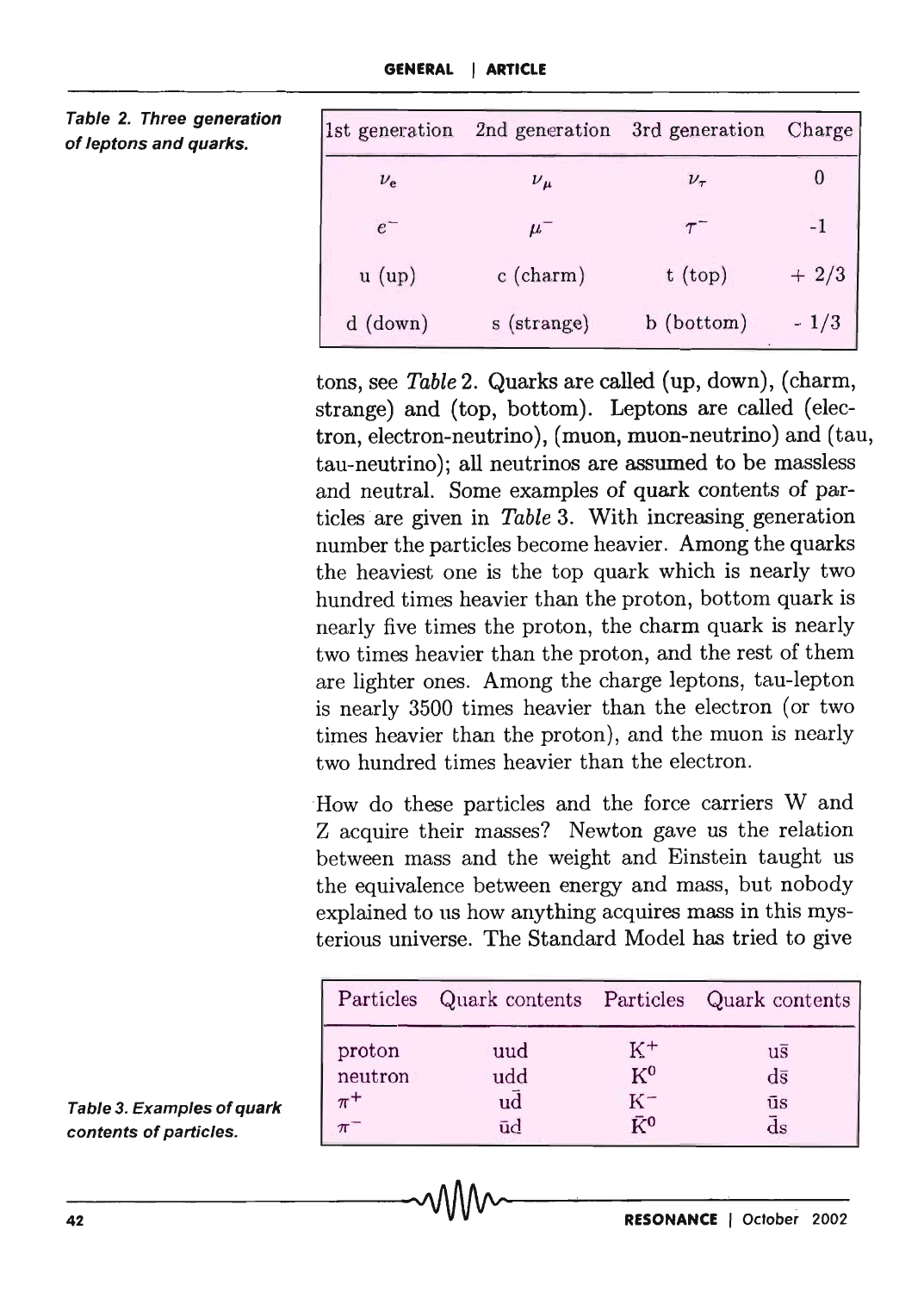### Box 4. CP violation

Neutral kaons were known in early 1950s to decay into two pions,  $K^0 \rightarrow \pi^+ + \pi^-$ , with short decay lifetime of  $\approx 10^{-10}$  sec. They are produced via strong interaction, a typical example of the reaction is:  $\bar{p} + p \rightarrow K^0(S = +1) + \bar{K}^0(S = -1)$ , where S is the strangeness quantum number (all particles containing a strange quark have strangeness quantum number with value  $+1$  or  $-1$ ), which is conserved in strong interactions. The weak interaction was known not to conserve the strangeness quantum number, as is seen from  $K^0$  decay, where the two pions have a total strangeness as zero, while the neutral kaon has +1. However, it was believed that CP was a good quantum number. Based on this, Gellmann and Pais in 1955 constructed two eigenstates with opposite CP from neutral kaons:

$$
K_1 = (K^0 + \bar{K}^0)/\sqrt{2}, (CP = +1)
$$
  
\n
$$
K_2 = (K^0 - \bar{K}^0)/\sqrt{2}, (CP = -1).
$$

They argued that CP of  $(\pi^+\pi^-)$  in neutral kaon decay is even, that is +1, and hence K<sub>1</sub> can decay into two pions, while  $K_2$  will not. But  $K_2$  can decay into three body final states:  $K_2 \rightarrow \pi^+\pi^-\pi^0$ ,  $\pi^-e^+\nu_e$ , etc. They further argued that the decay lifetime of  $K_2$ particle will be much longer than  $K_1$  because of restricted phase space available for the *K2 ,* and hence a prediction was made for the existence of a longer lived component. of neutral kaons. A search was made for the  $K_2$  particle by a number of groups and within a year one could identify it with a lifetime about 580 times longer than the  $K_1$ . Following the discovery of parity violation in 1957, it was believed that the CP operation may still be valid in weak interactions. However in 1964, an experiment conducted by Christenson, Cronin, Fitch and Thrlay demonstrated that the long-lived neutral kaons also decays to two pion mode in one out of 500 decays. Thus the CP violation was discovered. J W Cronin and V L Fitch were awarded Nobel Prize in 1980 for this discovery.

mass to particles via what is called the Higgs mechanism. The Higgs mechanism is due to Peter Higgs and others who predicted that the Universe is permeated by an undetected form of field carrying energy, which on interaction with massless elementary particles gives masses to them. The field is called Higgs field and the particle corresponding to the field is a neutral particle named as Higgs particle. The hunt is on for the Higgs.

Why three generations of quarks and leptons in the Standard Model? It is needed, as proposed by Kobayashi and Maskawa in 1973, to accommodate the anomalous decays of neutral particle called kaon. These neutral kaons (K<sup>0</sup>) and its antiparticle ( $\bar{K}^0$ ), when they decay,

The Higgs mechanism is due to Peter Higgs and others who predicted that the Universe is permeated by an undetected form of field carrying energy, which on interaction with massless elementary particles gives masses to them.